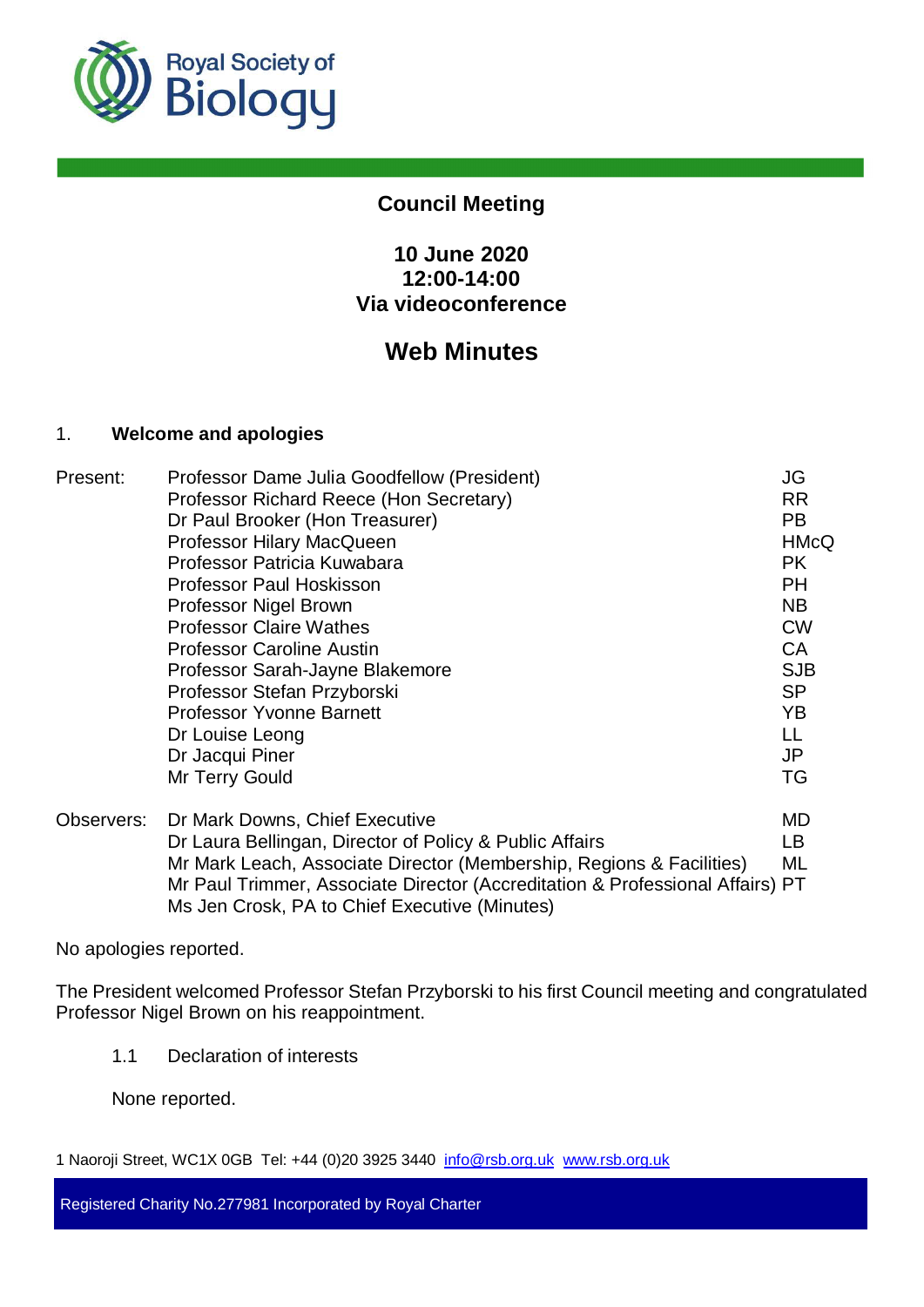

# **2. Minutes of the previous meeting held on 11 March 2020**

2.1 Review of action points

All actions had been completed or were under way.

2.2 Matters arising not on the Agenda

None reported.

2.3 Approval of Minutes and Web Minutes

Council **APPROVED** the Minutes and Web Minutes of the meeting held on 11 March 2020.

2.4 Approval of the Reserved Minutes

Council **APPROVED** the Reserved Business Minutes of the meeting held on 11 March 2020.

2.5 Conflicts of interest

None reported.

## **Section A: Governance and Risk Management**

## **3. COVID-19 pandemic including RSB response and impact for staff**

The President expressed her thanks for all the preparations which had ensured the smooth transition to working from home during the pandemic. The President, Honorary Officers and MD had maintained regular contact and Council expressed their thanks to all the staff for continuing to ensure the RSB was able to add value and operate effectively through home-based working.

MD gave an overview of Society activity during the pandemic. The Policy agenda had been particularly busy due to changes in the education system. There had been specialist interviews in *The Biologist* and six editions of the COVID-19 bulletin, with a distribution of 27,000 per edition. Discounts were also being offered on training programmes. The full list of RSB activity was set out in the paper.

Council were asked to consider what the sector was doing on COVID-19, the challenges faced and how the Society might engage on those issues.

NB felt there could be an opportunity for branches to reach a larger audience through online events, with speakers from around the country. MD agreed and added that the Events Manager was currently looking at what we might do noting that it does however raise the question of whether a branch event open to all would be classed as a national event. NB felt the booking process might address this. Overall, all agreed this was a good idea and worth exploring.

Council discussed how the pandemic had been affecting universities and agreed that the Accreditation Committee's guidance on practical training had proved crucial to the sector. Handling access to laboratory space was just once of the practical issues to be addressed.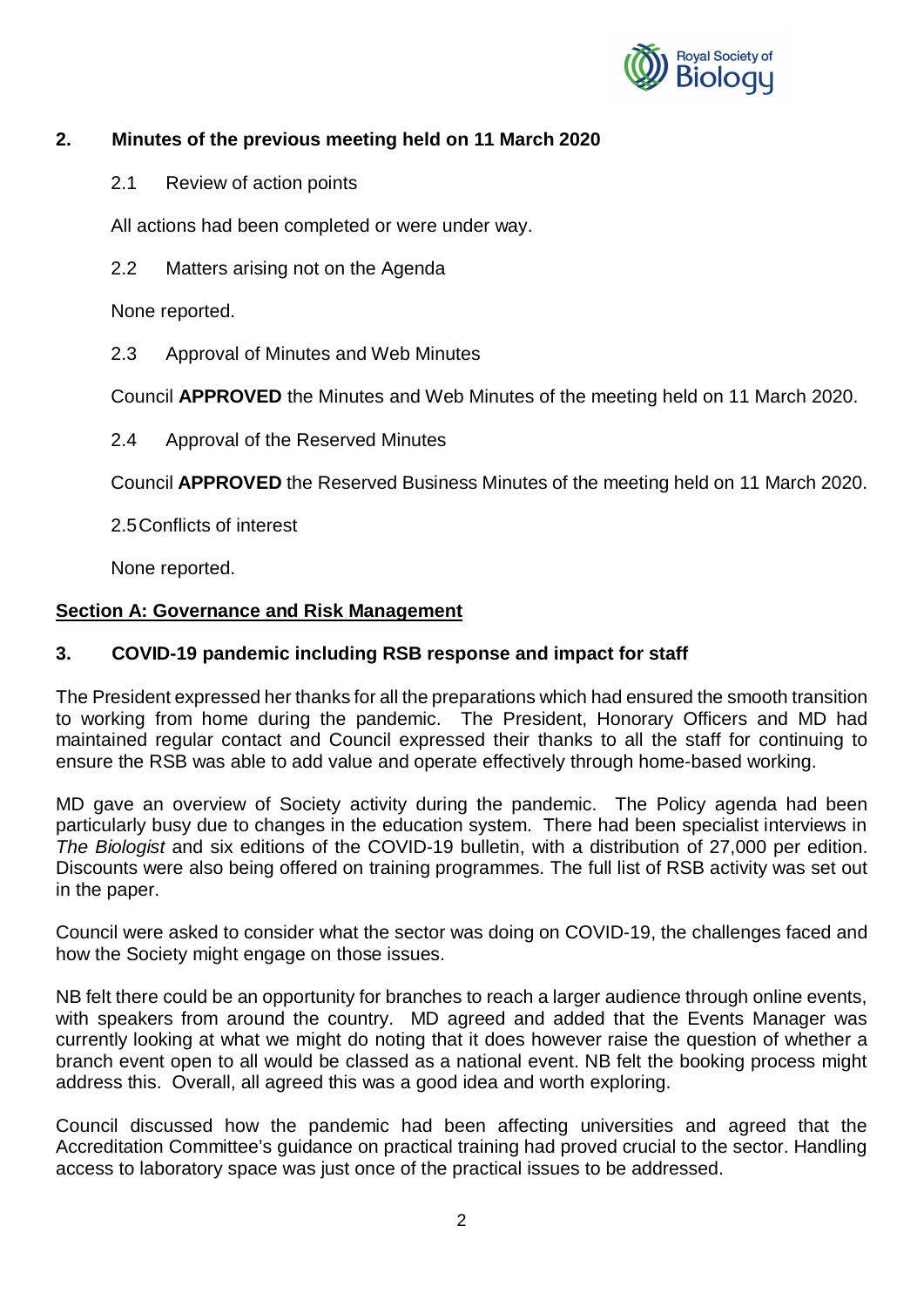

Universities are facing challenges for the next, and future, academic years, with most estimating drops as high as 5-10% for UK students and 75% for international. CW flagged that students of clinically based subjects required access to dissection rooms and would be unable to do such work online: virtual models could not fully fill the gap. As alternatives in some areas, some students had been asked to supply data analysis work but faced challenges around access to the right programme, licence costs and supply of analytical software.

Council discussed how the 'new normal' could include a strong green focus and what we could do to promote those ideas. MD suggested that this could be done by building on the NCI work and wider policy work of RSB. Council also discussed how science could be taken into account in the current food debate e.g. chlorine chicken (considered safe but with wider animal welfare issues). Overall there were opportunities as well as threats to the sector. RSB was well placed to make a difference through the membership network, policy interfaces and public engagement. Rethinking how to deliver this is important and Council asked the staff team to develop further ideas.

## 4. **Chief Executive's Report**

MD had provided Council with a paper, highlighting that many areas had been able to continue working during the pandemic. The first online Policy-Late event had been held, with a turnout of 150 people with 250 registered and more virtual events are planned.

Council received The Gazette and Companies House liquidation confirmation for CDH Ltd. The finance team were currently providing background information to complete the process.

At the last meeting, Council had agreed that all events should be cancelled or postponed until 31 August and MD requested an extension until the end of the year, with flexibility for a limited number of activities for events in partnership with third parties or possibly regional. Branches may still wish to continue hosting smaller, outdoor events where it is easier to follow guidelines for example. NB added that we would need to let Branches know our thoughts quite soon on exceptions as they had already started talks around activities for next year – in many ways a simple ban on physical meetings might be easier. Council **AGREED** to cancel or postpone events until the end of the year, with limited exceptions devolved to SMT for decisions, noting that social distancing or other government guidance, must be adhered to.

The AGM scheduled for 6 May 2020 had been cancelled due to the pandemic and MD noted that the Society had a requirement to ensure a gap of no more than 15 months between each AGM. This meant scheduling an event by 6 August 2020. MD felt this was not appropriate as it would restrict access and was not in the overall interest of RSB's charitable objectives and proposed that Council should agree an extension, allowing the AGM to be held virtually in the autumn. Although this would mean a breach of the Bylaws, it would facilitate much greater access and transparency. TG reported that he had reviewed the legal issues raised by this proposal and made clear that, in his opinion, the Society would be acting reasonably in taking this action

Honorary Officers supported the proposal and Council **AGREED** that a virtual AGM should be held in the autumn and was in the best interest of the charity. Holding the meeting virtually, with the Charter Lecture would provide an opportunity to more fully engage membership and to prepare a more substantial meeting. Council discussed the logistics of member voting but as the only standing item requiring a vote was the reappointment of auditors, they felt this could be done before the meeting or electronically, notwithstanding the fact that any motions legitimately submitted by members must also be considered.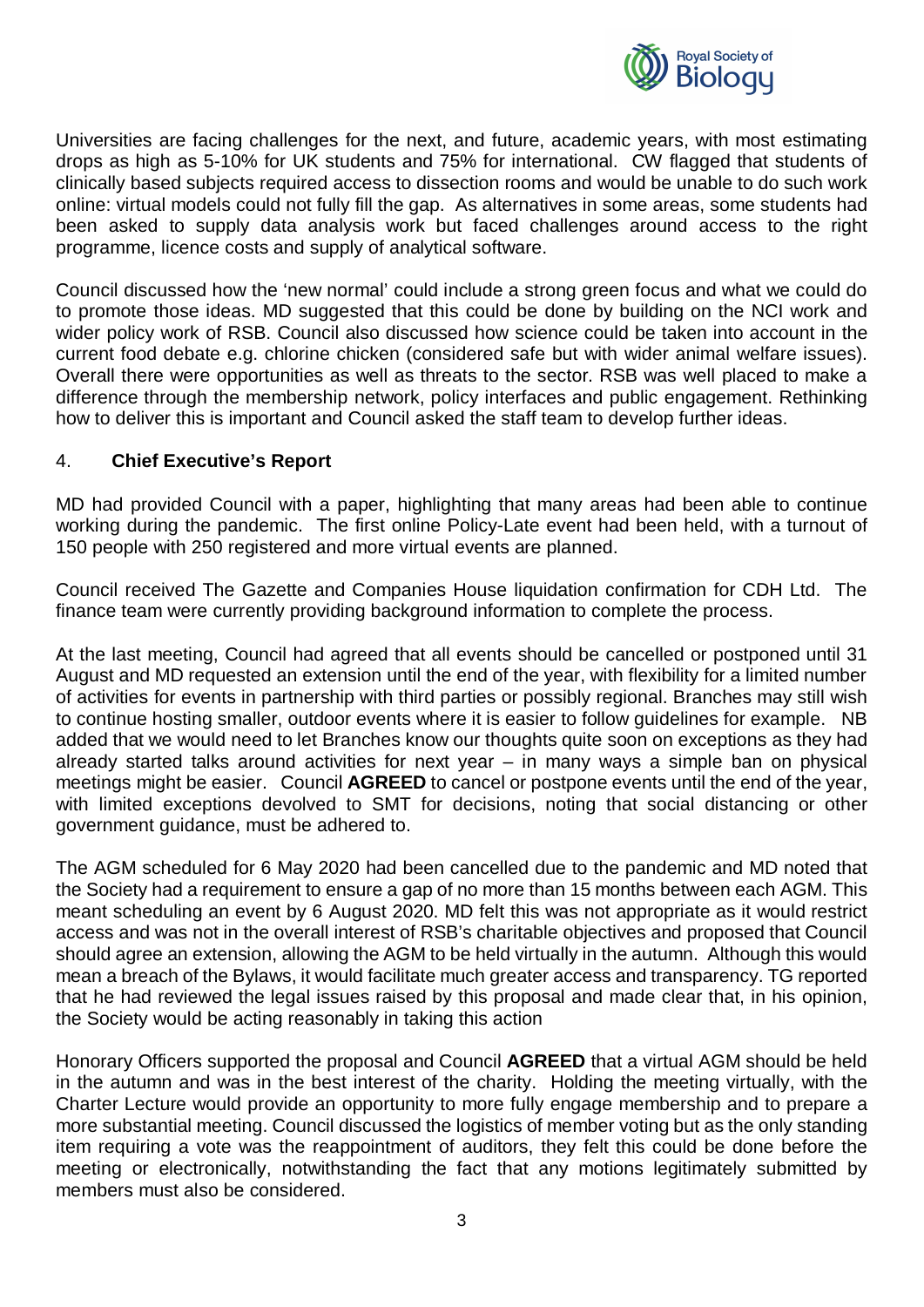

MD reported that staff responsibilities had been adjusted slightly to provide cover for the three membership and one education policy vacant roles. Staff were aware that there was no expectation to return to the office prior to 1 July but exceptions might be made for those people who wished to return after this date for mental wellbeing reasons. Council **AGREED** that staff would not be expected to return to the office until at least 1 September, anticipating that it will probably be later. Irrespective of the timing, Council highlighted the importance of ensuring all risks had been fully assessed and shared with staff and the landlord as appropriate prior to any staff returning.

#### **Action: MD to provide Council with organisation charts reflecting the temporary changes in roles**

#### **5. Health & Safety**

There had not been any incidents to report. The SMT had been working on plans to return to the office, including sanitiser points, legionella testing and one-way entry/exit points. The landlord had confirmed that they would be preparing a risk assessment and had asked us to submit ours. The President asked about Health & Safety at home and MD reported that The Society had sought to act reasonably and pragmatically, providing items such as chairs and screens where required. The longer home working continued, the more important a fuller assessment of the environment for each home-based member of staff will become.

Council discussed the mental wellbeing of staff as this had been an issue for many employers. JG and MD had been in regular discussion on this, which was also a standing agenda item at each SMT.

#### **6. Professional Matters Committee recommendations**

RR thanked HMcQ, NB and JP for being part of the Professional Matters Committee (PMC). Although RSB has not experienced many member complaints in the past, unusually, three independent complaints had recently been received which had led to two separate PMC meetings.

In the first case, PMC had concluded removal of membership of an individual, based on his social media activity and promotion of issues in an unscientific way and unbecoming to the Society. The remaining two cases were ongoing, with decided outcomes and the process allowing a 21day appeal process.

The President thanked PMC for dealing with the three complaints.

Council **supported** the recommendations of the PMC.

# 7. **Accreditation of African Centres of Excellence**

RR reported that universities in Ghana and Nigeria had already been accredited via physical visits. However, applications had also been received from some universities located in areas where travel is not advised by the Foreign & Commonwealth Office. One option is to allow their staff to travel to the UK and provide support during the accreditation process but an alternative would be to use local assessors. RR proposed the appointment of Professor Peter Akinsola (based in Lagos) to help the accreditation group with this type of work. Many of the Centres are financed by World Bank, who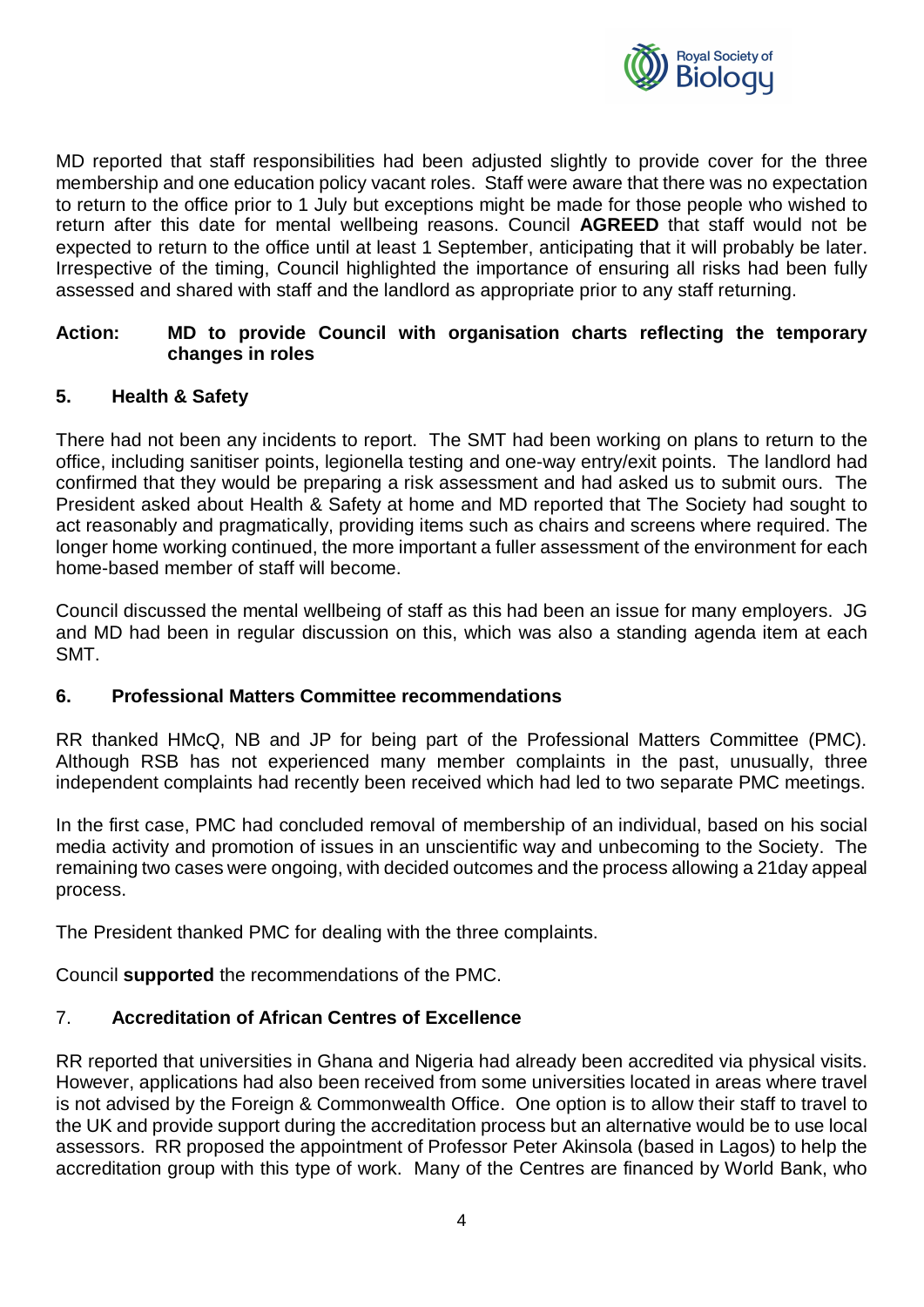

require them to have International recognition and this could expand our charitable impact, provided costs were fully met.

Council discussed any reputational risk that might arise and agreed that the local assessor, with the support of the accreditation team and UK assessors, could ensure suitable levels of risk mitigation. RR noted that additionally, all applications go to the Accreditation Committee for final approval to provide further quality assessment and to ensure adequate paper trails were in place.

Council **APPROVED** the proposal to appoint Peter Akinsola as a local accreditation assessor alongside the new arrangements proposed and requested an update report in 12 months' time.

## **Action: RR to provide an update report to Council at the June 2021 meeting**

## **Section B: Strategy and Finance**

#### **8. Report on D&I within the Society**

Council received an update report and **AGREED** for the rep volunteer network to meet quarterly. Council **AGREED** that the Committee should carry out work to diversify the Society's Committees.

Council endorsed activity to reduce the attainment gap for BAME students and that nominations and prizes should be more diverse.

The President discussed the BLM tweet that had gone out earlier in the week and felt that this should be backed up looking at how we support younger black scientists. JG was due to have a conversation with the Royal Society and would feed back to CA. CA asked if it was possible to have membership population data to feed back to the group and ML added that care needed to be taken on collection of membership data, adding that Membership May already reflected membership diversity.

CA asked if Council had a view on staff using their preferred pronoun on email signatures and all agreed that this can be done if preferred but would remain down to personal choice.

#### **Action: JG to feed back to CA on Royal Society diversity conversation ML/LB to look at what can be done to support diversity in membership**

#### **9. Financial Planning**

9.1 Minutes of the Finance Committee Meeting of 11 March 2020

Council received the Minutes and no questions were raised.

9.2 Report from the Finance Committee meeting of 2 June 2020

Council received the report and no questions were raised.

9.3 Q2 management accounts and year-end forecast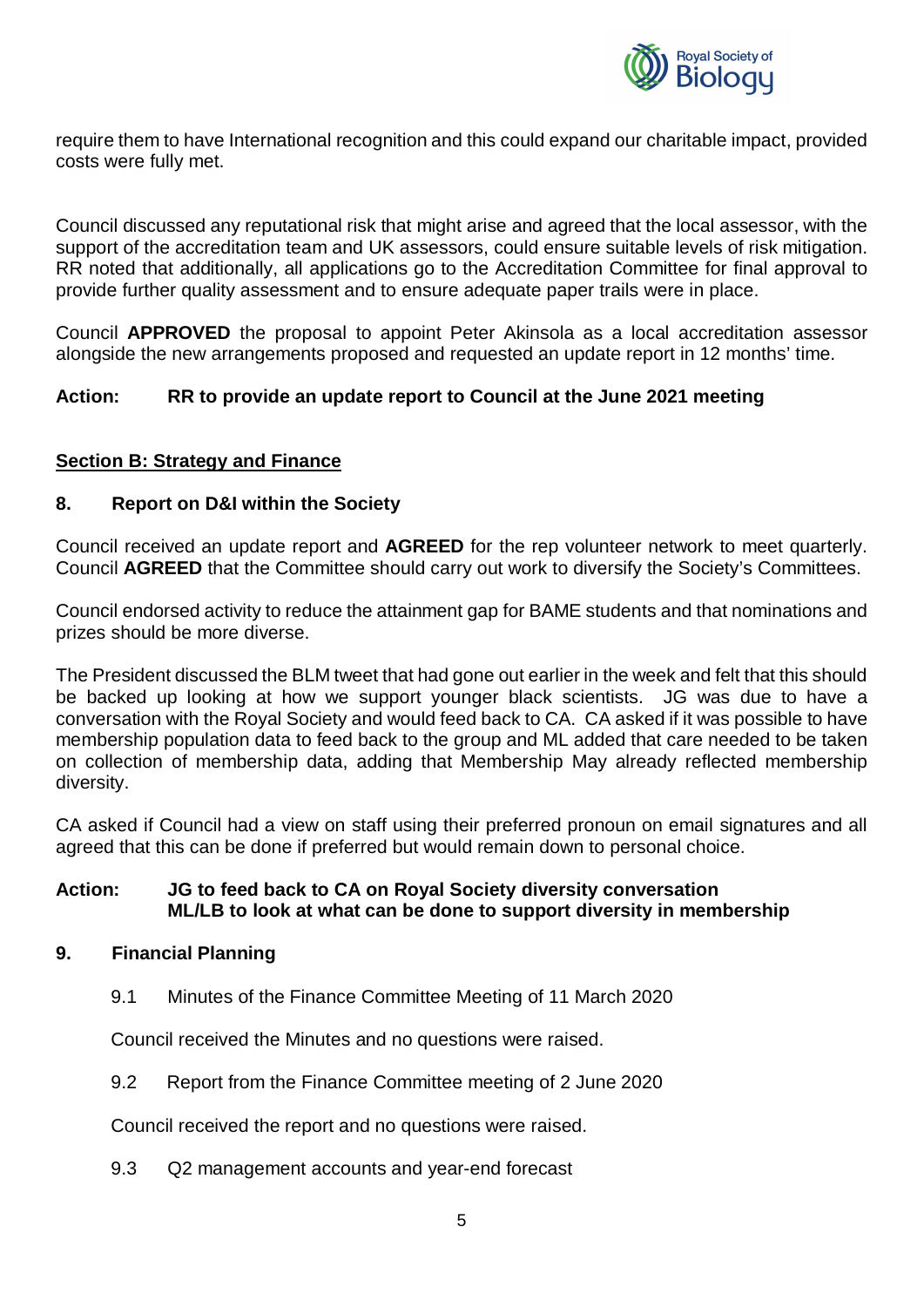

PB and MD reported that the Finance Committee had looked at the headline message and the positive short term financial impact to date due to the pandemic. The reduction in expenditure had been greater than the lost income, thus reducing the forecast deficit. Importantly, membership recruitment and retention remained on track and accreditation continued to perform well although some activity will be pushed in to FY 2020/21 reducing the net value this financial year.

Finance Committee had noted that there continued to be a number of variables that could affect overall financial health.

MD reminded Council that the pension liability recorded in the next set of accounts on an FRS102 accounting basis may show a significant deficit, adversely affecting the Balance Sheet and overall level of assets. Last year the accounts showed no liability based on a valuation surplus but historic figures have shown deficits in excess of £700k. Given the turbulence in the financial markets a high deficit could be recorded again.

PB set out information on the performance of the CCLA investment fund following a presentation by the account manager at the last FC meeting. The bottom line was that the fund had performed well compared to market comparators. Although there had been a loss in valuation of at least 13% in early April, much of this had been recovered by 31 May and the actively managed fund with its diverse investment base, remained a good vehicle for long term investment. FC did not recommend any change to the investment policy at this time and noted that Council's decision to ensure disinvestment in mining industries (fossil fuels) in late 2020 had been helped by a move by CCLA to withdraw from these investments in the main fund (RSB is invested here). Given the pandemic, the low cost transfer to the new ethical investment fund was on hold by CCLA and FC recommend a review of options at the end of 2020 [post meeting note: the transfer will not now be available until July 2021].

#### 9.4 Scenario planning for 2020/21 and beyond

There were clearly many factors that could impact the future financial performance of RSB post-pandemic. On scenario planning Finance Committee and MD recommended that SMT should model different year scenarios up to Sept 2022 and report back to the September Council meeting.

For scenario planning, the President asked the SMT to ensure a range of mitigation options were evaluated to ensure it was clear what action would be taken, and when, if required, to ensure long term viability.

PB noted that the Finance Committee were seeking a replacement on the Committee to cover Jackie Hunter's departure and he asked any interested members of Council interested to contact him or MD by email.

All **AGREED** to a September 2020 financial forward look review based on the recommendations in the paper.